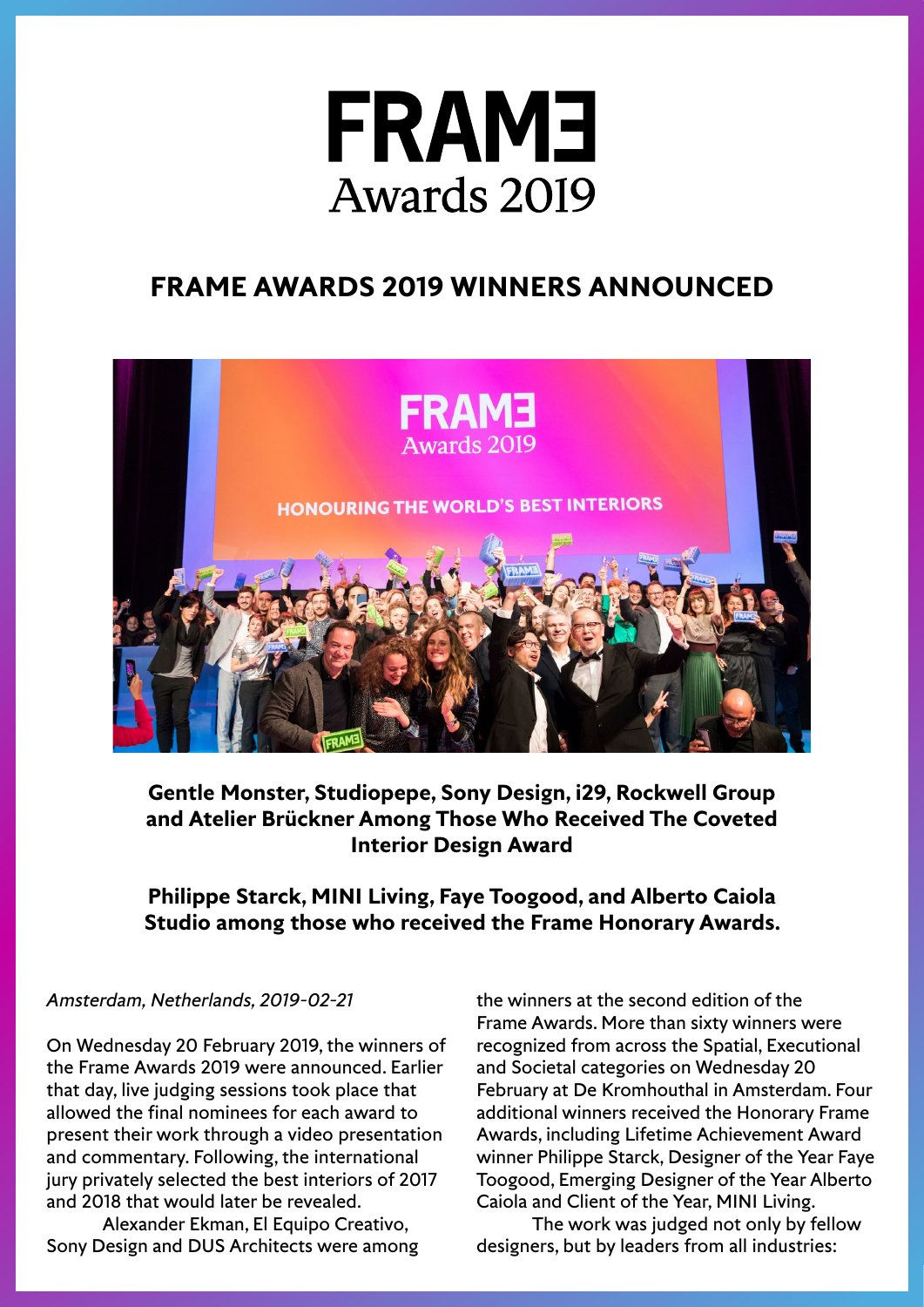retail brands, hospitality providers, cultural institutions, corporations and educators.

The prestigious panel of international jury members included Li Xiang (X+Living President and Creative Director), Peter Ippolito (Ippolito Fleitz Group Cofounder), David Rockwell (Rockwell Group Founder and President), Paola Navone (Architect, Designer and Art Director), Sakchin Bessette (Moment Factory Cofounder), Sevil Peach (SevilPeach Founder) and Humberto Campana (Estudio Campana and Instituto Campana Cofounder) and Didier Faustino (Mésarchitecture Cofounder). In addition, more than 28,500 votes were cast by Frame's worldwide audience, who selected the winners of the People's Choice in each award category.

To determine the winners, the jury deliberated both the aesthetic and innovative merit of each project, as well as considering how each reflected current socio-economical shifts.

'As designers, we need to fight [any business trends] that don't provide spaces with warmth and humanity  $-$  offices can't be desk graveyards, for example,' said Sevil Peach (Founder of SevilPeach). 'As jury members, we chose projects that sent that message to the industry.'

Such was the case in deciding the winner of Learning Space of the Year, won by the JKMM Architects-designed Amos Rex contemporary museum in Helsinki. 'The interior has informed a newly defined public exterior,' Institutions jury member Alex De Rijke (Founding Director of dRMM) said of the project. 'JKMM understood the context of location's history and updated the space with new, innovative content for all to enjoy.'

Frame founder and director Robert Thiemann hosted the celebrations and prizegiving ceremony at the Frame Awards Show last evening. Over 350 guests from Los Angeles to Tokyo enjoyed the spectacular culmination of the 2019 Frame Awards with the crème de la crème of the interior design and architecture world in attendance.

The Frame Awards marks a new era for Frame, as the company expands beyond print publication and forges a new path in modern media and events with an innovative production that adds a new physical dimension to the brand.

For more information visit [frameawards.com](https://www.frameawards.com/)



*Philippe Starck with his Lifetime Achievement award*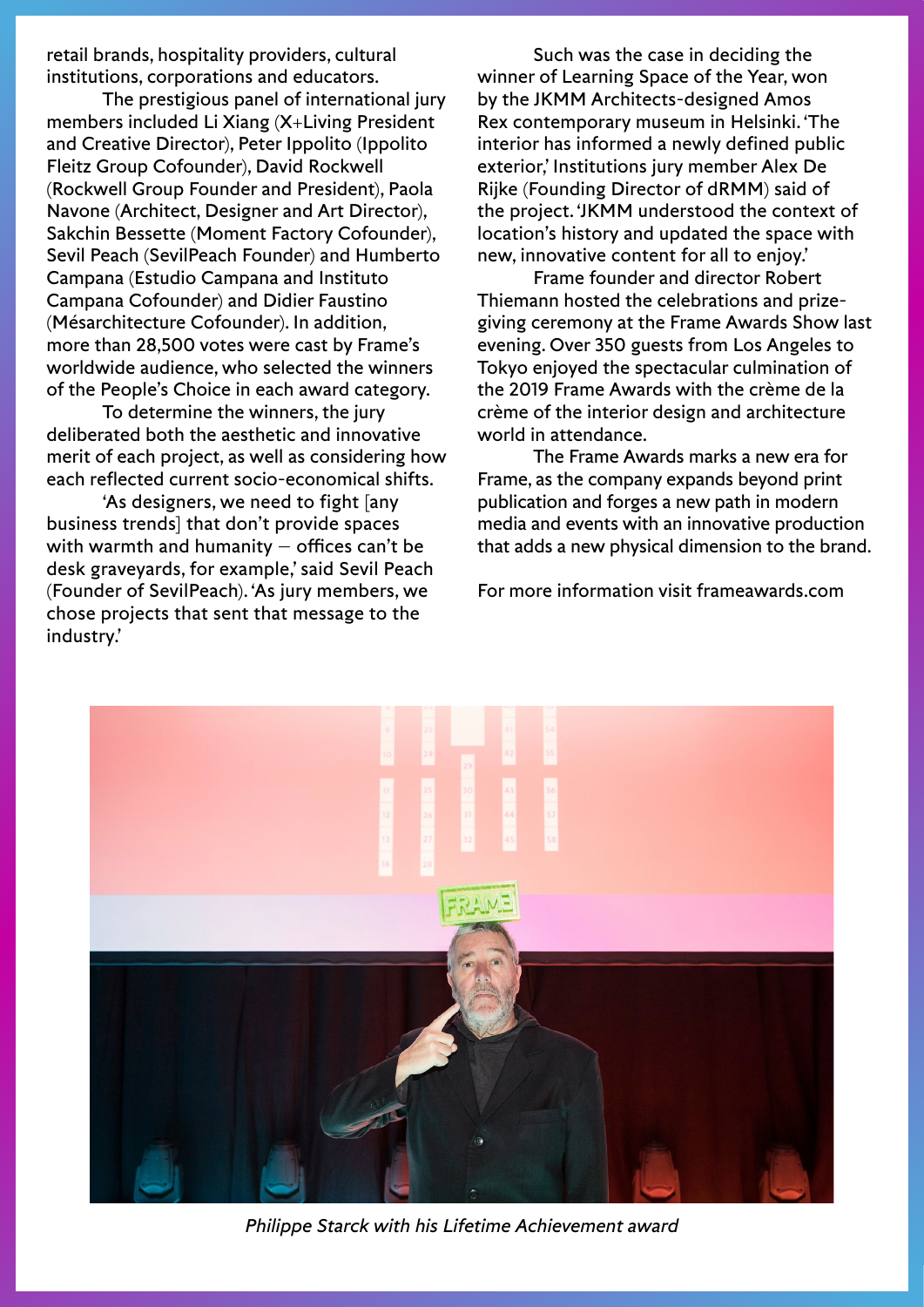# **FRAME AWARDS 2019 WINNERS ANNOUNCED**

#### **LIFETIME ACHIEVEMENT AWARD** Philippe Starck

**HONORARY AWARDS** *Sponsored by IBA*

#### **Designer of the Year** Jury vote: Faye Toogood People's vote: **Brinkworth**

**Emerging Designer of the Year** Jury vote: Alberto Caiola Studio People's vote: Roar (formerly Pallavi Dean)

# **Client of the Year**

Jury vote: Mini Living People's vote: The Student Hotel

### **SPATIAL AWARDS:** RETAIL

**Single-Brand Store of the Year** Jury vote: Gentle Monster - Kungfu (London) People's vote: Gentle Monster - Kungfu (London)

#### **Multi-Brand Store of the Year** Jury vote: Johannes Torpe Studios - United Cycling Lab & Store (Lynge) People's vote: Clap Studio - Little Stories (Valencia)

### **Pop-Up Store of the Year**

Jury vote: Hufft - Baldwin (New York City) People's vote: StudioXAG - Out of Nowhere, Napapijri (London)

### **Window Display of the Year**

Jury vote: Ion Ander Beloki / Ja! Studio - Ura Window Display, Gipuzkoa People's vote: Michel Comte - All Is Colour S/S 2018 (Stuttgart)

### **SPATIAL AWARDS:** HOSPITALITY *Sponsored by Chemetal*

### **Bar of the Year**

Jury vote: Studiopepe - Club Unseen (Milan) People's vote: Lucas y Hernández Gil Architects + Cresta Design - Casaplata (Seville)

# **Restaurant of the Year**

Jury vote: Russell & George - Ishizuka (Melbourne) People's vote: Esrawe Studio - El Califa (Mexico City) **Hotel of the Year**

Jury vote: Neri&Hu Design and Research Office -Tsingpu Yangzhou Retreat (Yangzhou)

People's vote: Concrete - Hotel Norge by Scandic. Bergen

### **Entertainment Venue of the Year**

Jury vote: One Plus Partnership - Panlong Plaza Yinxing Cinema (Wuhan) People's vote: Batek Architekten and Ester Bruzkus Architekten - Delphi Lux (Berlin)

### **Health Club of the Year**

Jury vote: VSHD Design - The Warehouse Gym (Dubai) People's vote: VSHD Design - The Warehouse Gym (Dubai)

### **SPATIAL AWARDS:** WORK

# **Co-Working Space of the Year**

*Sponsored by Pedrali* Jury vote: José María de Churtichaga - Impact Hub Piamonte (Madrid) People's vote: MOV.IN Arquitetos - UFO Space (Canoas)

### **Small Office of the Year**

Jury vote: Equipo de Arquitectura - Earthbox (Asunción) People's vote: Sonic Union - RAW-NYC Architects (New York City)

# **Large Office of the Year**

Jury vote: Neue Arbeitswelt 205 - Studio Alexander Fehre (Schwäbisch Gmünd) People's vote: Gensler - Gusto (San Francisco)

**SPATIAL AWARDS:** INSTITUTIONS

# **Learning Space of the Year**

Jury vote: JKMM Architects - Amos Rex (Helsinki) People's vote: Ministry of Design - Race Robotics Laboratory, Singapore

### **Healthcare Centre of the Year**

Jury vote: Studio Karhard - The Urban Dentist (Berlin) People's vote: Brandon Haw Architecture - New York Dermatology Group (New York City)

### **Governmental Interior of the Year**

Jury vote: Group A - Metro Oostlijn (Amsterdam) People's vote: Kaan Architecten - Utopia Library and Academy for Performing Arts (Aalst)